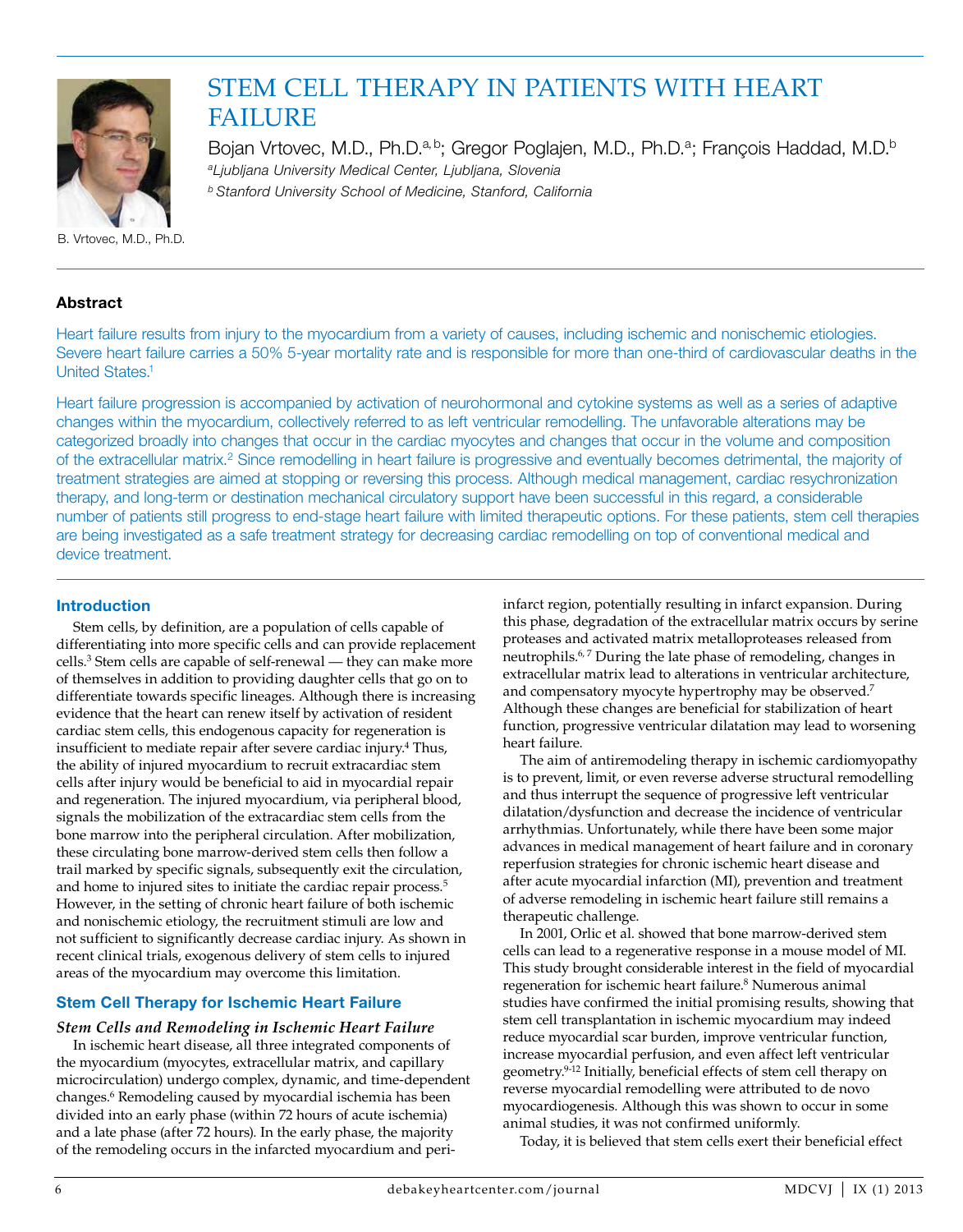on ischemic myocardium mainly through neovascularization and paracrine effects.13 It has been shown that stem cells inhibit synthesis of proinflammatory cytokines (TNF alpha, IL-6) and promote expression of anti-inflammatory cytokines (IL-10).14-16 The proinflammatory cytokines TNF alpha and IL-6 have a direct cytotoxic effect on cardiomyocytes, can inhibit cardiac contractile function, and have been shown to induce apoptosis of cardiomyocytes. They also act as chemoattracting agents, promoting the chemotaxis of inflammatory cells into the myocardium.14-16 Furthermore, stem cells have been shown to improve cardiac function through regulation of fibroblast proliferation and downregulation of types I and III collagen synthesis.17

## *Clinical Effects of Stem Cell Therapy in Ischemic Heart Failure*

The first clinical trial evaluating the effects of stem cell therapy on ischemic heart failure was reported in 2002. In 2006, three large randomized clinical trials (ASTAMI, REPAIR-AMI, and TOPCARE-CHD ) were published.18-20 Although results on the beneficial effects of stem cells on myocardial function from these first trials were somewhat conflicting, further clinical trials (BOOST, STAR-HEART, SCIPIO, CADUCEUS, REGENT, FocusHF, and others) suggest the beneficial effects of stem cells on the function and remodeling of ischemic myocardium (Table 1).<sup>21-25</sup>

In the Focus-HF trial, Perin et al. were able to demonstrate that intramyocardial transplantation of autologous bone marrow mononuclear cells in patients with ischemic heart failure improved quality of life and exercise capacity.<sup>26</sup> They attributed these beneficial effects of stem cells to improved perfusion of the ischemic myocardium. Similarly, Losordo et al. showed that intramyocardial application of CD34+ stem cells in patients with refractory angina significantly reduced frequency and duration of anginal episodes.27 Furthermore, the SCIPIO trial showed that intracoronary infusion of cardiac stem cells in patients with ischemic heart failure who had suffered an acute MI resulted in a reduction of infarct size and improved left ventricular function.25 However, this trial was done on patients who underwent prior coronary artery bypass grafting, and there is a possibility that at least some beneficial effects that were attributed to stem cell treatment were in fact the result of improved coronary perfusion

due to revascularization. The largest randomized clinical trial on stem cells and chronic ischemic heart failure to date was STAR-HEART, done by Strauer et al. in 2010.<sup>21</sup> They were able to show that intracoronary infusion of CD34+/CD133+ stem cells improved myocardial function and patients' exercise capacity. Importantly, they were also able to demonstrate the persistence of these beneficial effects 5 years after the procedure. Furthermore, they showed the 5-year survival of patients who received stem cells was significantly better than that of controls (96% vs. 84%, *P* <0.01).

The results of clinical trials in ischemic heart failure are difficult to compare since stem cell types, their amount, and delivery routes were different. Based on available preclinical and clinical data, however, it seems that bone marrow stem cells (CD34+, mesenchymal stem cells) delivered intramyocardially yielded the best results. Although a significant step forward was made in stem cell therapy for ischemic heart failure, several important questions regarding stem cell type, delivery method, amount of cells to be transplanted, and, above all, timing of stem cell transplantation in patients with ischemic heart disease remain unanswered and represent a focus of future research in this field.

## **Stem Cell Therapy for Nonischemic Heart Failure**

*Stem Cells and Remodelling in Nonischemic Heart Failure*

One-third of heart failure patients have a diagnosis of dilated cardiomyopathy (DCM).<sup>28</sup> DCM is thought to result from various pathogenic mechanisms including genetic factors, mechanical stress, and intoxication. However, about two-thirds of DCM patients show evidence of a myocardial viral genomic persistence, indicating that inflammation may be the most prevalent cause for DCM development.<sup>29</sup> The progression to DCM may be caused by the direct adverse effects of the pathogen upon the myocardial tissue or by activation of autoreactive lymphocytes via molecular mimicry, which leads to unfavorable changes in ventricular myocytes and extracellular matrix. Changes in cardiac myocytes after viral infections result from direct infection-dependent injury and by infection-induced autoimmune response.

Besides their potential effects on cardiac myocyte regeneration, stem cells could improve cardiac function in DCM through potential paracrine effects, which include: (1) secretion of factors that attenuate apoptosis of endogenous cardiomyocytes and endothelial cells; $30$  (2) promotion of angiogenesis; (3) activation

| <b>Study</b>                        | No. of<br><b>patients</b> | <b>Baseline</b><br>LVEF $(%)$ | <b>Follow-up</b><br>(months) | Cell type     | Cell dose                 | <b>Delivery</b><br>route | <b>Outcome</b>                       |
|-------------------------------------|---------------------------|-------------------------------|------------------------------|---------------|---------------------------|--------------------------|--------------------------------------|
| ASTAMI <sup>19</sup> (2006)         | 100                       | 46                            | 6                            | <b>BMC</b>    | $8.7x10^6$                | IC                       | No effect                            |
| REPAIR-AMI <sup>18</sup> (2006)     | 204                       | 48                            | 12                           | <b>BMC</b>    | 2, $4 \times 10^8$        | IC.                      | LVEF increased 2.5%                  |
| TOPCARE-CHD <sup>20</sup><br>(2006) | 121                       | 40                            | 12                           | <b>BMC</b>    | $214x10^6$                | IC                       | LVEF increased 1.8%                  |
| BOOST <sup>22</sup> (2009)          | 60                        | 51                            | 6                            | <b>BMC</b>    | 2.5 $x10^9$               | IC                       | LVEF increased 6.7%                  |
| $STAR$ -heart <sup>21</sup> (2010)  | 391                       | 33                            | 60                           | <b>BMC</b>    | 6, $6x10^7$               | IC                       | LVEF increased 6.2%                  |
| FocusH $F^{26}$ (2011)              | 30                        | 37                            | 6                            | <b>BM-MNC</b> | 484x10 <sup>6</sup>       | <b>IM</b>                | No effect on LVEF,<br>scar reduction |
| $SICIPIO25$ (2011)                  | 14                        | 30                            | $\overline{4}$               | <b>CSC</b>    | $1x10^6$                  | IC                       | LVEF increased 8.2%                  |
| CADUCEUS <sup>24</sup> (2012)       | 25                        | 39                            | 6                            | CDC           | 12, $5x10^6$<br>$25x10^6$ | IC.                      | No effect on LVEF,<br>scar reduction |

**Table 1.** Prospective randomized trials of stem cell therapy in ischemic heart failure. BMC: bone marrow stem cells; BM-MNC: bone marrow mononuclear cells; CSC: cardiac stem cells; CDC: cardiosphere derived cells; LVEF: left ventricular ejection fraction.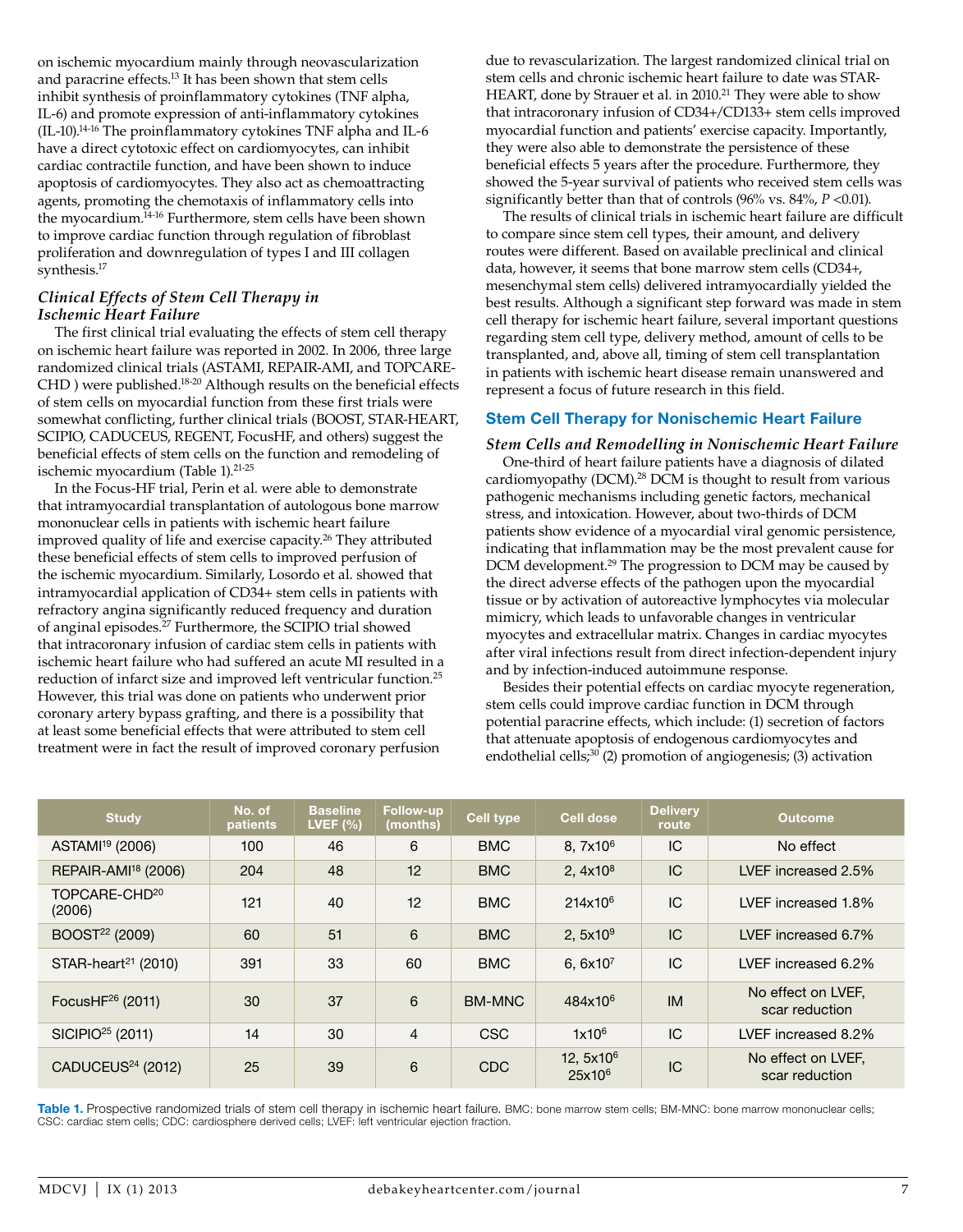| <b>Study</b>                       | No. of<br>patients | <b>Baseline</b><br>LVEF $(\% )$ | Follow-up<br>(months) | <b>Cell type</b>      | <b>Cell dose</b> | <b>Delivery</b><br>route | <b>Outcome</b>      |
|------------------------------------|--------------------|---------------------------------|-----------------------|-----------------------|------------------|--------------------------|---------------------|
| Bocchi et al. <sup>43</sup> (2008) | 22                 | 21%                             | 15                    | <b>BMC</b>            | not specified    | IC                       | LVEF increase 8.8%  |
| Seth et al. <sup>42</sup> (2010)   | 85                 | 23%                             | 36                    | <b>BMC</b>            | 168x106          | IC                       | LVEF increased 5.9% |
| Vrtovec et al. $4(2011)$           | 55                 | 26%                             | 12                    | Autologous<br>$CD34+$ | 123x106          | IС                       | LVEF increased 4.6% |

Table 2. Prospective randomized trials of stem cell therapy in nonischemic heart failure. LVEF: left ventricular ejection fraction; IC: intracoronary; BMC: bone-marrow cells; NS: not significant.

of resident cardiac stem cells; $31$  or (4) supplying large amounts of anti-inflammatory factors.<sup>32</sup> Alternatively, stem cell transplantation may neutralize circulating autoantibodies that are present in DCM via similar mechanisms that are thought to be responsible for the effects of CD34+ cell transplantation in the treatment of severe autoimmune diseases, such as therapy-resistant rheumatoid arthritis and multiple sclerosis.33 According to this postulate, stem cells might be able to limit the overactivated immune response in DCM by tolerization of autoreactive T and B cells.<sup>34</sup>

In addition to alterations in myocytes and cytoskeletal proteins, patients with DCM also have defective vascularization and impaired vasculogenesis and angiogenesis.35 Although the exact underlying mechanisms remain to be defined, they appear to be related to impaired survival of endothelial cells due to increased expression of VE-cadherin/beta-catenin.<sup>36</sup> Thus, together with perivascular fibrosis around intramyocardial blood vessels, these findings may partly account for disease progression in DCM. Studies in animal models suggest that implantation of hematopoietic stem cells improves angiogenesis, arteriogenesis, tissue perfusion, and left ventricular function.<sup>37</sup> In patients with ischemic heart disease, the neovascularization results in decreased apoptosis of hypertrophied myocytes in the peri-infarct region, long-term salvage and survival of viable myocardium, reduction in collagen deposition, and sustained improvement in cardiac function.38 Based on similar mechanisms, delivery of CD34+ stem cells could improve tissue perfusion and left ventricular function in patients with DCM.

#### *Clinical Effects of Stem Cell Therapy in Nonischemic Heart Failure*

Based on preclinical evidence, it appears that patients with nonischemic heart failure may represent a good target population for stem cell therapy. In these patients, bone-marrow stem-cell functional capacity has shown to be significantly less impaired compared to patients with ischemic heart failure or healthy controls.39 Furthermore, patients with dilated cardiomyopathy also have higher numbers of circulating progenitor cells compared to patients with ischemic heart disease,<sup>40</sup> suggesting that they may represent a better patient population for stem cell therapy.

To date, there have been very few trials investigating the effects of stem cell therapy in dilated cardiomyopathy (Table 2). In the TOPCARE-DCM trial, such therapy resulted in significant improvement in left ventricular ejection fraction, regional hypokinesia, and N-terminal brain natriuretic peptide (NT-proBNP) at 1 year.<sup>41</sup> In accordance with these findings, the ABCD trial demonstrated an improvement in ejection fraction and quality of life during a mean follow-up of 4 years.<sup>42</sup> Similarly, evaluations after the first month in patients with end-stage nonischemic heart failure who received bone-marrow stem cell infusions showed improvements in ejection fraction, peak  $VO_{2}$ , NYHA functional class, and quality of life.43 In a pilot randomized study, our team of

researchers from Ljubljana University Medical Center, Stanford University School of Medicine, and the Methodist DeBakey Heart & Vascular Center found that intracoronary bone-marrow stem cell transplantation could indeed lead to improved ventricular remodeling, better exercise tolerance, and potentially improved survival in these patients.<sup>44</sup>

Based on these results, we have performed a prospective, randomized trial investigating long-term effects of CD34+ stem cell therapy in patients with nonischemic DCM.45 Of 110 patients with DCM, 55 were randomized to CD34+ cell transplantation (SC group) and 55 patients did not receive stem cell therapy (Controls). In the SC group, peripheral blood CD34+ cells were mobilized by granulocyte-colony stimulating factor and collected via apheresis. Patients underwent myocardial scintigraphy, and CD34+ cells were injected in the coronary artery supplying the segments with reduced viability. At 5 years, stem cell therapy was associated with an increase in LVEF (from  $24.3 \pm 6.5\%$  to  $30.0 \pm 5.1\%$ ;  $P = 0.02$ ), an increase in 6-minute walk distance (from  $344 \pm 90$  m to  $477 \pm 10$ 130 m; *P* <0.001), and a decrease in NT-proBNP (from 2322 ± 1234 pg/mL to 1011 ± 893 pg/mL; *P* <0.01). During follow-up, 27 (25%) patients died, and 9 (8%) underwent heart transplantation. Of the 27 deaths, 13 were attributed to pump failure and 14 to sudden cardiac death. Total mortality was lower in patients receiving SC therapy (8/55, 14%) than in Controls (19/55, 35%) (*P* = 0.01). The same was true of the pump failure  $(3/55 \text{ vs. } 10/55, P = 0.03)$  but not of the sudden cardiac death (5/55 vs. 9/55, *P* = 0.39). Thus, it appears that intracoronary stem cell transplantation is associated with improved ventricular remodeling, better exercise tolerance, and improved long-term survival in patients with chronic heart failure due to nonischemic dilated cardiomyopathy.

# **Conclusions**

Stem cell therapy appears to be a safe treatment modality in patients with chronic heart failure. In addition to the optimized medical and device therapies, the available data suggest that stem cell therapy is associated with long-term improvement in cardiac function and exercise tolerance and a decrease in NT-proBNP, which may translate into improved outcomes for this patient cohort. Further studies are needed to better define the underlying mechanisms, improve stem cell homing, and further improve the outcome of patients with chronic heart failure, and large randomized trials are needed to validate the early findings.

Conflict of Interest Disclosure: The authors have completed and submitted the *Methodist DeBakey Cardiovascular Journa*l Conflict of Interest Statement and none were reported.

Funding/Support: The authors have no funding disclosures. Keywords: stem cells, heart failure, ischemic heart disease, dilated cardiomyopathy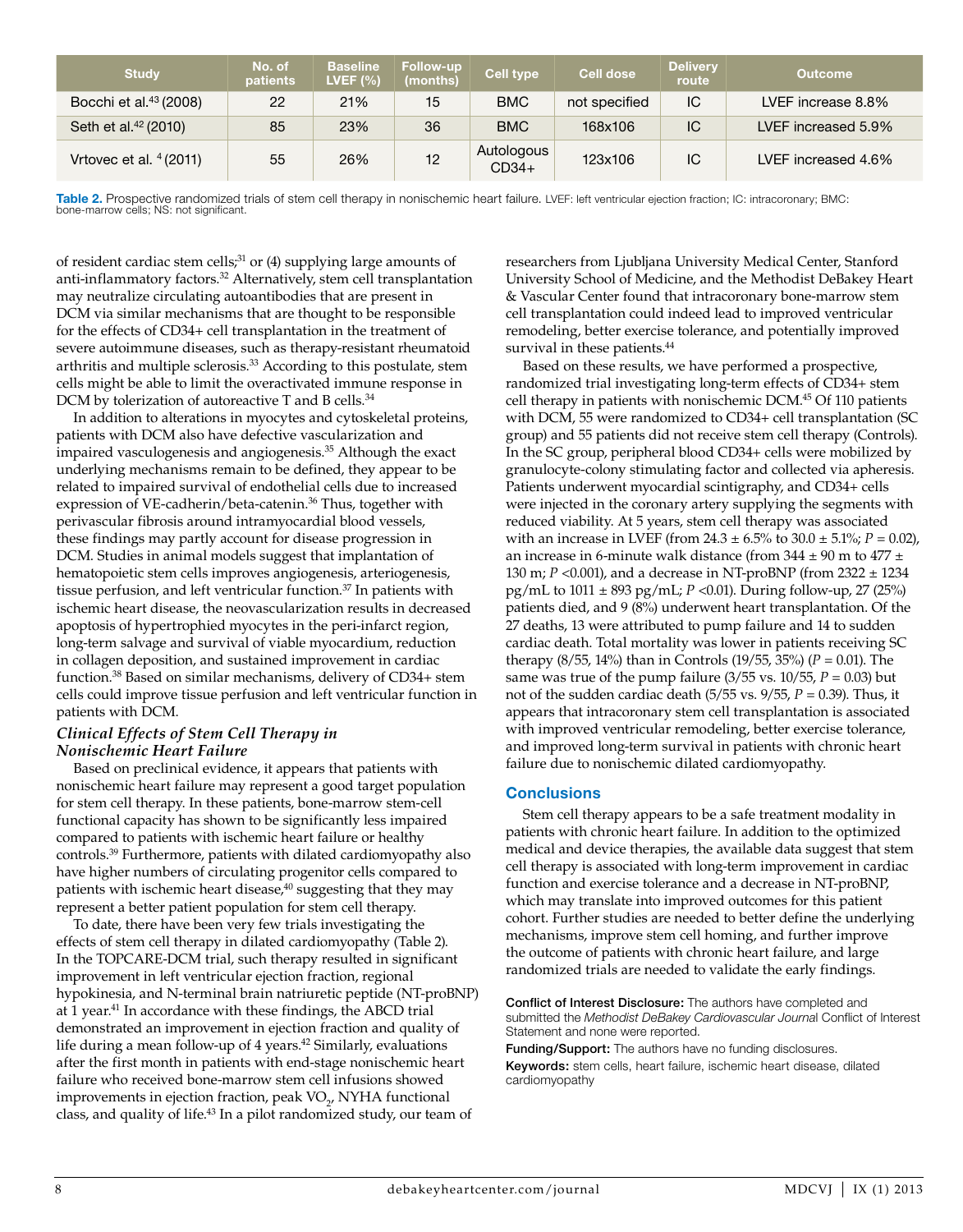# **References**

- 1. Roger VL, Go AS, Lloyd-Jones DM, Adams RJ, Berry JD, Brown TM, et al. Heart disease and stroke statistics—2011 update: a report from the American Heart Association. Circulation. 2011 Feb 1;123:e18-209.
- 2. Mann DL, Bristow MR. Mechanisms and models in heart failure: the biomechanical model and beyond. Circulation. 2005 May 31;111(21):2837-49.
- 3. Blau HM, Brazelton TR, Weimann JM. The evolving concept of a stem cell: entity or function? Cell. 2001 Jun 29;105(7):829-41.
- 4. Smith RR, Barile L, Cho HC, Leppo MK, Hare JM, Messina E, et al. Regenerative potential of cardiosphere-derived cells expanded from percutaneous endomyocardial biopsy specimens. Circulation. 2007 Feb 20;115:896-908.
- 5. Fazel S, Cimini M, Chen L, Li S, Agoulvant D, Fedak P, et al. Cardioprotective c-kit+ cells are from the bone marrow and regulate the myocardial balance of angiogenic cytokines. J Clin Invest. 2006 Jul;116:1865-77.
- 6. Sutton MG, Sharpe N. Left ventricular remodelling after myocardial infarction: pathophysiology and therapy. Circulation. 2000 Jun 27;101:2981-88.
- 7. Jugdutt BI. Ventricular remodeling after infarction and the extracellular collagen matrix: when is enough enough? Circulation. 2003 Sep 16;108(11):1395-403.
- 8. Orlic D, Kajstura J, Chimenti S, Bodine DM, Leri A, Anversa P. Transplanted adult bone marrow cells repair myocardial infarcts in mice. Ann N Y Acad Sci. 2001 Jun;938:221-9; discussion 229-30.
- 9. Orlic D. Adult bone marrow stem cells regenerate myocardium in ischemic heart disease. Ann N Y Acad Sci. 2003 May;996:152-7.
- 10. Pagani FD, DerSimonian H, Zawadzka A, Wetzel K, Edge AS, Jacoby DB, et al. Autologous skeletal myoblasts transplanted to ischemia-damaged myocardium in humans. Histological analysis of cell survival and differentiation. J Am Coll Cardiol. 2003 Mar 5;41:879-88.
- 11. Silva GV, Litovsky S, Assad JAR, Sousa AL, Martin BJ, Vela D, et al. Mesenchymal stem cells differentiate into an endothelial phenotype, enhance vascular density, and improve heart function in a canine chronic ischemia model. Circulation. 2005 Jan 18;111:150-6.
- 12. Tang YL, Zhao Q, Qin X, Shen L, Cheng L, Ge J, et al. Paracrine action enhances the effects of autologous mesenchymal stem cell transplantation on vascular regeneration in rat model of myocardial infarction. Ann Thorac Surg. 2005 Jul;80(1):229-37.
- 13. Kinnaird T, Stabile E, Burnett SM, Shou M, Lee CW, Barr S, et al. Local delivery of marrow-derived stromal cells augments collateral perfusion through paracrine mechanisms. Circulation. 2004 Mar 30;109(12):1543-49.
- 14. Du YY, Zhou SH, Zhou T, Su H, Pan HW, Du WH, et al. Immuno-inflammatory regulation effect of mesenchymal stem cell transplantation in a rat model ofmyocardial infarction. Cytotherapy. 2008;10(5):469–78.
- 15. Stumpf C, Seybold K, Petzi S, Wasmeier G, Raaz D, Yilmaz A, et al. Interleukin-10 improves left ventricular function in rats with heart failure subsequent to myocardial infarction. Eur J Heart Fail. 2008 Aug;10(8):733-9.
- 16. Onai Y, Suzuki JI, Maejima Y, Haraquchi G, Muto S, Itai A, et al. Inhibition of NF-KB improves left ventricular remodeling and cardiac dysfunction after myocardial infarction. Am J Physiol. 2007 Jan;292(1):H530-8.
- 17. Ohnishi S, Sumiyoshi S, Kitamura S, Nagaya N. Mesenchymal stem cells attenuate cardiac fibroblast proliferation and collagen synthesis through paracrine actions. FEBS Lett. 2007 Aug 21;581(21):3961-6.
- 18. Schachinger V, Erbs S, Elsasser A, Harberbosch W, Hambrecht R, Holschermann H, et al. Improved clinical outcome after intracoronary administration of bone-marrowderived progenitor cells in acutemyocardial infarction: final 1-year results of the REPAIR-AMI trial. Eur Heart J. 2006 Dec;27(23):2775-83.
- 19. Lunde K, Solheim S, Aakhus S, Arnesen H, Abdelnoor M, Eqeland T, et al. Intracoronary injection of mononuclear bone marrow cells in acute myocardial infarction, New Eng J Med. 2006 Sep 21;355(12):1199-209.
- 20. Assmus B, Fischer-Rasokat U, Honold J, Seeger FH, Fichtlscherer S, Tonn T, et al. Transcoronary transplantation of functionally competent BMCs is associated with a decrease in natriuretic peptide serum levels and improved survival of patients with chronic postinfarction heart failure: results of the TOPCARE-CHD Registry. Circ Res. 2007 Apr 27;100(8):1234-41.
- 21. Strauer BE, Yousef M, Schannwell CM. The acute and long-term effects of intracoronary stem cell transplantation in 191 patients with chronic heart failure: the STAR-heart study. Eur J Heart Fail. 2010 Jul;12(7):721-9.
- 22. Meyer GP, Wollert KC, Lotz J, Pirr J, Raqer U, Lippolt P, et al. Intracoronary bone marrow cell transfer after myocardial infarction: 5-year follow-up from the randomized-controlled BOOST trial. Eur Heart J. 2009 Dec;30(24):2978-84.
- 23. Tendera M, Wojakowski W, Ruzyllo W, Chojnowka L, Kepa C, Tracz W, et al. Intracoronary infusion of bone marrow-derived selected CD34(+)CXCR4(+) cells and non-selected mononuclear cells in patients with acute STEMI and reduced left ventricular ejection fraction: results of randomized, multicentre myocardial regeneration by intracoronary infusion of selected population of stem cells in acute myocardial infarction (REGENT) trial. Eur Heart J. 2009 Jun;30(11):1313-21.
- 24. Makkar RR, Smith RR, Cheng K, Malliaras K, Thomson LE, Berman D, et al. Intracoronary cardiosphere-derived cells for heart regeneration after myocardial infarction (CADUCEUS): a prospective, randomised phase 1 trial. Lancet. 2012 Mar 10;379(9819):895-904.
- 25. Bolli R, Chugh AR, D'Amario D, Loughran JH, Stoddard MF, Ikram S, et al. Cardiac stem cells in patients with ischaemic cardiomyopathy (SCIPIO): initial results of a randomised phase 1 trial. Lancet. 2011 Nov 26;378(9806):1847-57.
- 26. Perin EC, Silva GV, Henry TD, Cabreira-Hansen MG, Moore WH, Coulter SA, et al. A randomized study of transendocardial injection of autologous bone marrow mononuclear cells and cell function analysis in ischemic heart failure (FOCUS-HF). Am Heart J. 2011 Jun;161(6):1078-87.
- 27. Losordo DW, Henry TD, Davidson C, Sup Lee J, Costa MA, Bass T, et al. Intramyocardial, autologous CD34+ cell therapy for refractory angina. Circ Res. 2011 Aug 5;109(4):428-36.
- 28. Richardson P, McKenna W, Bristow M, Maisch B, Mautner B, O'Connell J, et al. Report of the 1995 World Health Organization/International Society and Federation of Cardiology Task Force on the Definition and Classification of cardiomyopathies. Circulation. 1996 Mar 1;93(5):841-2.
- 29. Kallwellis-Opara A, Dörner A, Poller WC, Noutsias M, Kühl U, Schultheiss HP, et al. Autoimmunological features in inflammatory cardiomyopathy. Clin Res Cardiol. 2007 Jul;96(7):469-80.